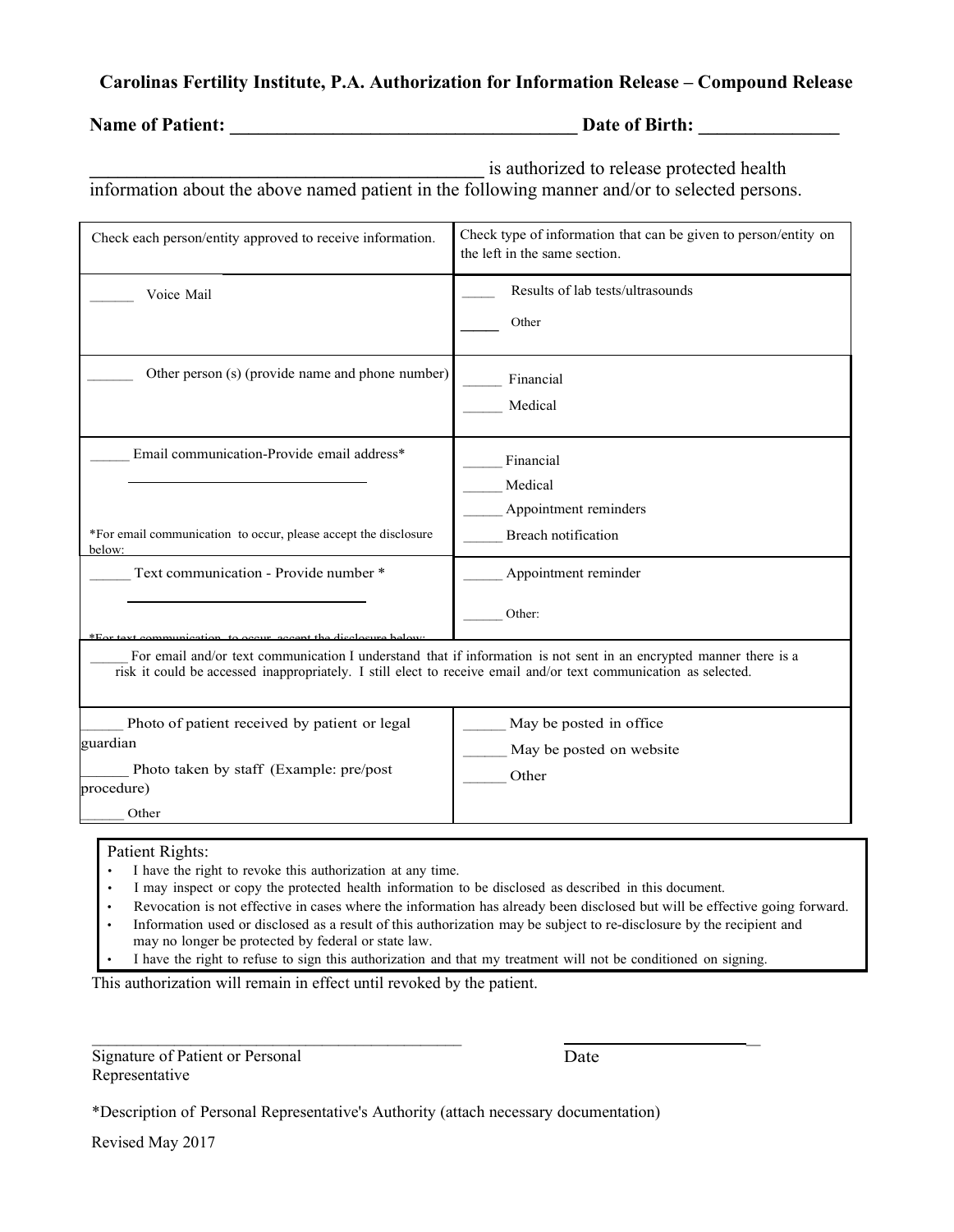## **Carolinas Fertility Institute, P.A. Authorization to Release Health Information**

|                                              |                                                         | <u> 1989 - Johann Harry Barn, mars and deutscher Stadt and deutscher Stadt and deutscher Stadt and deutscher Stadt</u> |  |
|----------------------------------------------|---------------------------------------------------------|------------------------------------------------------------------------------------------------------------------------|--|
|                                              |                                                         | City, State, Zip Phone                                                                                                 |  |
|                                              |                                                         | <b>EXAMPLE 2018 THE 2019 ISSUE 2018 THE 2019 ISSUE 2019 THE 2019 ISSUE 2019 THE 2019 ISSUE 2019 ISSUE 2019 THE 20</b>  |  |
| (Name of the entity)                         |                                                         |                                                                                                                        |  |
| Entire record Financial records<br>Marketing |                                                         | __ Office visit notes                                                                                                  |  |
| Diagnostic studies (list):                   |                                                         | Psychotherapy notes -if this box is checked only psychotherapy notes may be released.                                  |  |
| Other as listed                              |                                                         |                                                                                                                        |  |
|                                              |                                                         |                                                                                                                        |  |
|                                              |                                                         |                                                                                                                        |  |
|                                              | Entity or person who will receive the information:      |                                                                                                                        |  |
|                                              |                                                         |                                                                                                                        |  |
|                                              |                                                         | Name                                                                                                                   |  |
|                                              |                                                         |                                                                                                                        |  |
|                                              |                                                         |                                                                                                                        |  |
|                                              | requested or until the course of treatment is complete. | This authorization shall be in effect until the information has been forwarded as                                      |  |